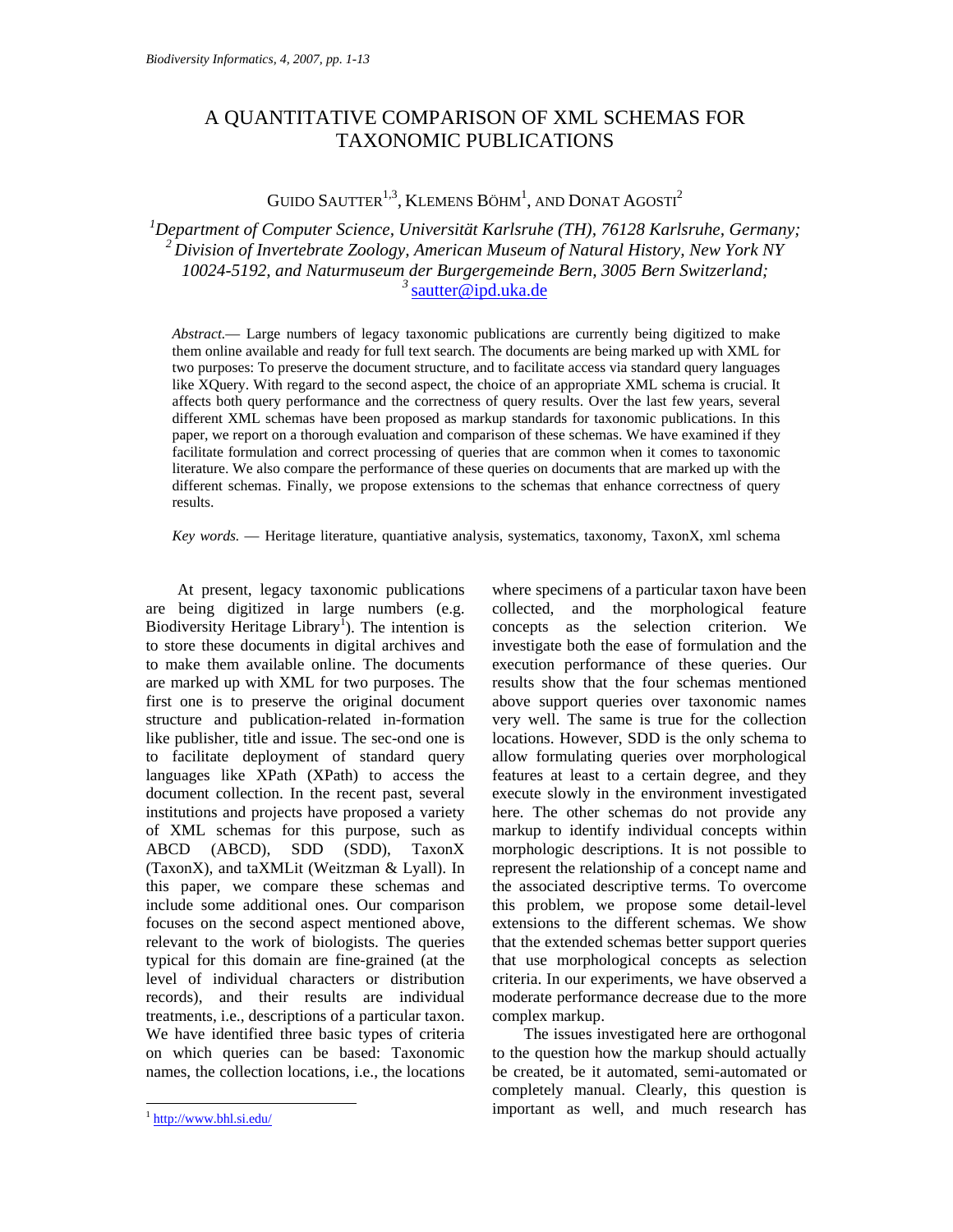addressed it, including our own (Sautter et al. 2006, Sautter et al. 2007). In this current study, we assume that the documents are already marked up.

We assume that the reader has some familiarity with XML (markup language for semi-structured data) (XML) and respective query languages (XPath, XQuery in particular, (XPath)).

# **QUERIES**

In order to make maximum use of digital biosystematics archives, the information from the documents needs to be accessible on the treatment level. Figure 1 displays such a treatment, an excerpt from Wheeler (1922), which is also the basis for all examples throughout this paper. In the marked-up examples to follow, we will only use the passages printed in bold in Figure 1. They will be sufficient for our purposes.

#### **Pheidole lacerta, new species**

[...] **Mandibles and clypeus smooth and shining**, the former with small scattered, elongate punctures. **Head and thorax subopaque**, the head transversely rugose above, more reticulate-rugose laterally and in the occipital region, the scrobes finely and densely punctate. The gula is also reticulate but more loosely and finely and its sides are smooth and shining. Thorax and petiole very finely and densely punctate, the pronotum also transversely rugulose above. Postpetiole, gaster and legs smooth and shining, with fine, sparse, piliferous punctures. [...]

**A single specimen swept from foliage near Port of Spain by Prof. Roland Thaxter.** [...]

#### **Figure 1: The example treatment (from Wheeler 1922)**

There are three important information needs in biosystematics, or, in other words, three different ways of searching for information. They differ in the search criteria, which may be taxonomic names, collecting locations, or observable morphological features. In this section, we describe these three basic types of queries in more detail. The query types are also the basis for our evaluation experiments. These queries are fine-grained, i.e., they return individual treatments rather than entire publications. After the definitions, we give examples in natural language. The search criteria of the example queries are in italics. We will refer to these examples throughout this paper.

# *Name Queries*

Name queries find all information available on a given taxon. The selection criterion is the name of the taxon. The result is the set of all treatments on the particular taxon, i.e., descriptions as well as any collection event available. The latter serve to compute the dispersal of the taxon. The taxon range considered here is from genus down to variety.

The natural language formulation of a typical Name Query would be: "Find all treatments of a taxon with the given name. In particular, find the description and the dispersal".

Example NQ: "Find the treatments on *Pheidole lacerta*."

### *Location Queries*

Location queries retrieve information on the fauna of a given location or area. The selection criterion is the name of a location or, ideally, longitude and latitude degrees. The result is the set of descriptions of all taxa that have ever been collected at this location, i.e., all taxa with a collection event which refers to it.

In natural language, a typical Location Query could be: "Find all taxa with a specimen having been collected at the given location".

Example LQ: "Find all treatments on taxa endemic in *Port of Spain*".

# *Concept Queries*

Concept queries identify a taxon based on its morphological feature concepts. The results sought are treatments on taxa with these concepts, in particular the treatments with a description.

A Concept Query is as follows in natural language: "Find all treatments describing a taxon showing a given morphological feature concept". – Note that our example treatment (see Figure 1) will match both Example CQ1 and Example CQ2, but it does not match Example CQ3. The latter is because in the example text, shining refers to mandibles and clypheus, but not to head.

Example CQ1: "Find the treatments on all taxa whose *head* is *subopaque*".

Example CQ2: "Find the treatments on all taxa whose *thorax* is *subopaque*".

Example CQ3: "Find the treatments on all taxa whose *head* is *shining*".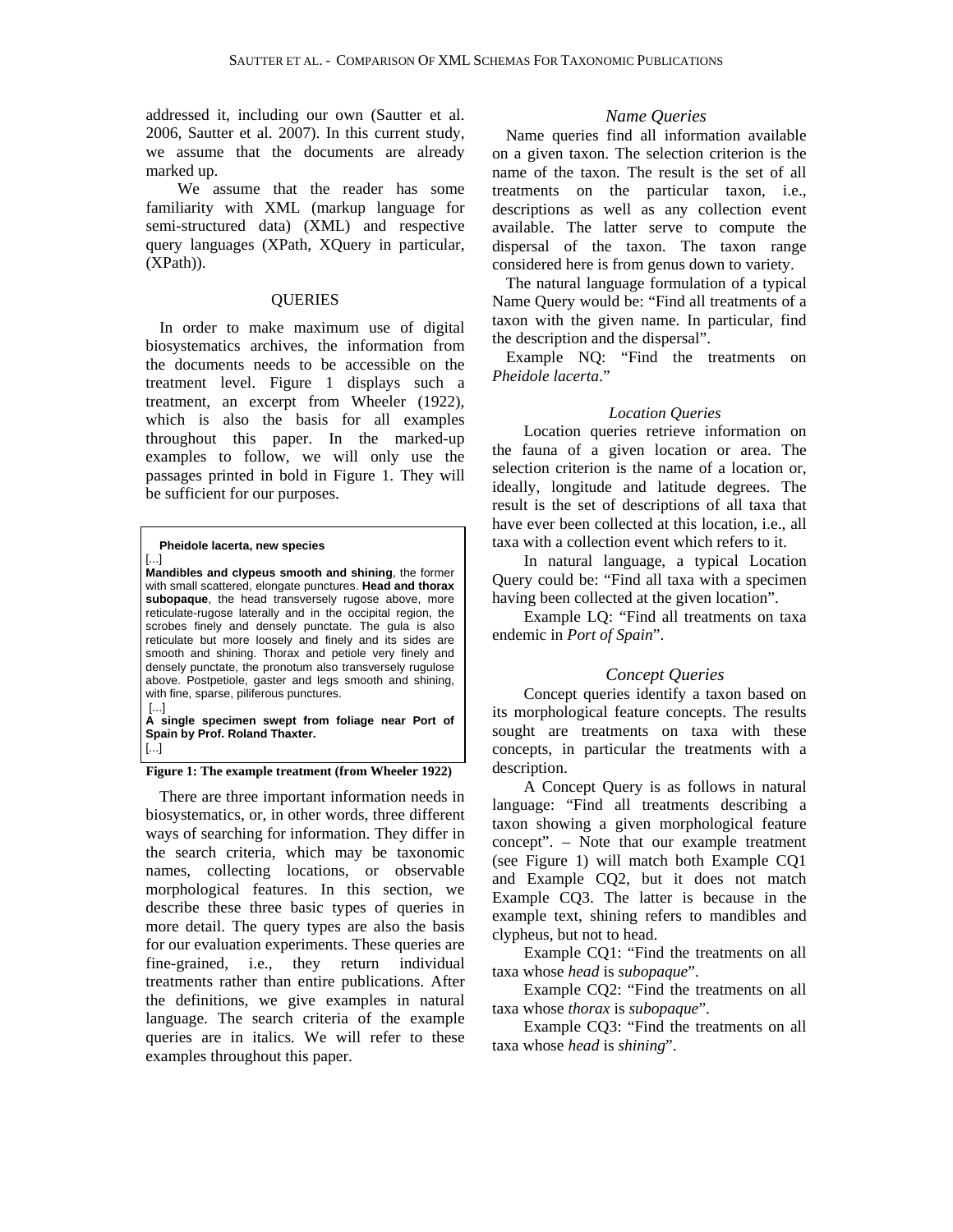#### XML SCHEMAS

In this section, we briefly introduce and discuss the different existing XML schemas that have been proposed for taxonomic publications. To our knowledge, no other relevant schemas exist. The second topic of this section is how different types of queries can be formulated (see previous section) based on the various schemas, and its performance estimations regarding query execution.

Due to space limitations, we restrict the examples to the treatment-internal markup, i.e., we do not provide the structural markup that delimits the treatments in the document. Consequently, we also omit the markup of document meta-data, e.g., title, author(s), etc. in the mods elements of TaxonX (TaxonX). This applies to the markup examples as well as to the XPath expressions. In addition, we only include those XML elements in the markup examples that are relevant for the processing of the queries defined in the previous section. The markup examples are all based on the treatment shown in Figure 1.

#### *ABCD*

A design objective behind the ABCD schema (ABCD) is the preservation of the original document structure. ABCD includes very detailed markup of publication-related data such as authors or publishers. Treatments are marked up as Units in this schema. Figure 2 displays the example treatment marked up according to ABCD.

| <unit></unit>                                     |
|---------------------------------------------------|
| <unitid></unitid>                                 |
| <ldentifications></ldentifications>               |
| <ldentification></ldentification>                 |
| <taxonidentified></taxonidentified>               |
| <scientificnamestring></scientificnamestring>     |
| Pheidole lacerta, new species                     |
|                                                   |
|                                                   |
|                                                   |
|                                                   |
| <unitdescription language="en"></unitdescription> |
| Mandibles and clypeus smooth and shining.         |
| Head and thorax sub-opaque.                       |
|                                                   |
| <gathring></gathring>                             |
| A single specimen swept from foliage near         |
| <gatheringsite></gatheringsite>                   |
| <localitytext>Port of Spain</localitytext>        |
| by Prof. Roland Thaxter.                          |
|                                                   |
|                                                   |

**Figure 2: Example treatment marked up in ABCD.** 

For a document marked up in ABCD, the three types of queries can be formulated as the following XPath expressions:

#### Name Query (Example NQ):

Unit[contains(./Identifications/Identification/TaxonIdentified / ScientificNameString, "Pheidole lactera")]

Location Query (Example LQ):

Unit[./Gathring/GatheringSite/LocalityText = "Port of Spain"]

Concept Query (Example CQ1):

Unit[contains(./UnitDescription, "Head") and contains(./UnitDescription, "sub-opaque")]

The ABCD schema supports the Name Queries and Location Queries very well. According to Altinel and Franklin (2000), the markup depth of a document affects query performance. Therefore, we expect the Name Queries to execute quite slowly because of the deep nesting of the taxon name – there are five hierarchy levels Unit, Identifications, Identification, TaxonIdentified, and ScientificNameString. The Concept Queries cannot be formulated precise enough – we would obtain incorrect results. The reason is that ABCD markup does not make the relationship of the name of a morphological feature and its description explicit. For instance, the markup example would also match the query below, which formulates Example CQ3 as exact as possible, even though 'shining' is not part of the description of the morphological feature 'head'.

Unit[contains(./UnitDescription, "Head") and contains(./UnitDescription, "shining")]

#### *SDD / UBIF*

The SDD schema (SDD) provides detailed markup for textual descriptions. It imports the UBIF schema (UBIF). The combination of both provides detailed markup for document-related as well as for datacentric aspects. Figure 3 shows the example treatment marked up according to SDD.

The key idea of this schema is that data on different aspects (taxon name, locations, morphologic feature concepts, textual description) is represented separately and linked by ref attributes: The taxonomic name is contained in a ClassName element. A Geography element marks up the collection locations. The description is wrapped in a DescriptiveData element, which has two children among others: A Terminology element (transitively) contains Concept elements, which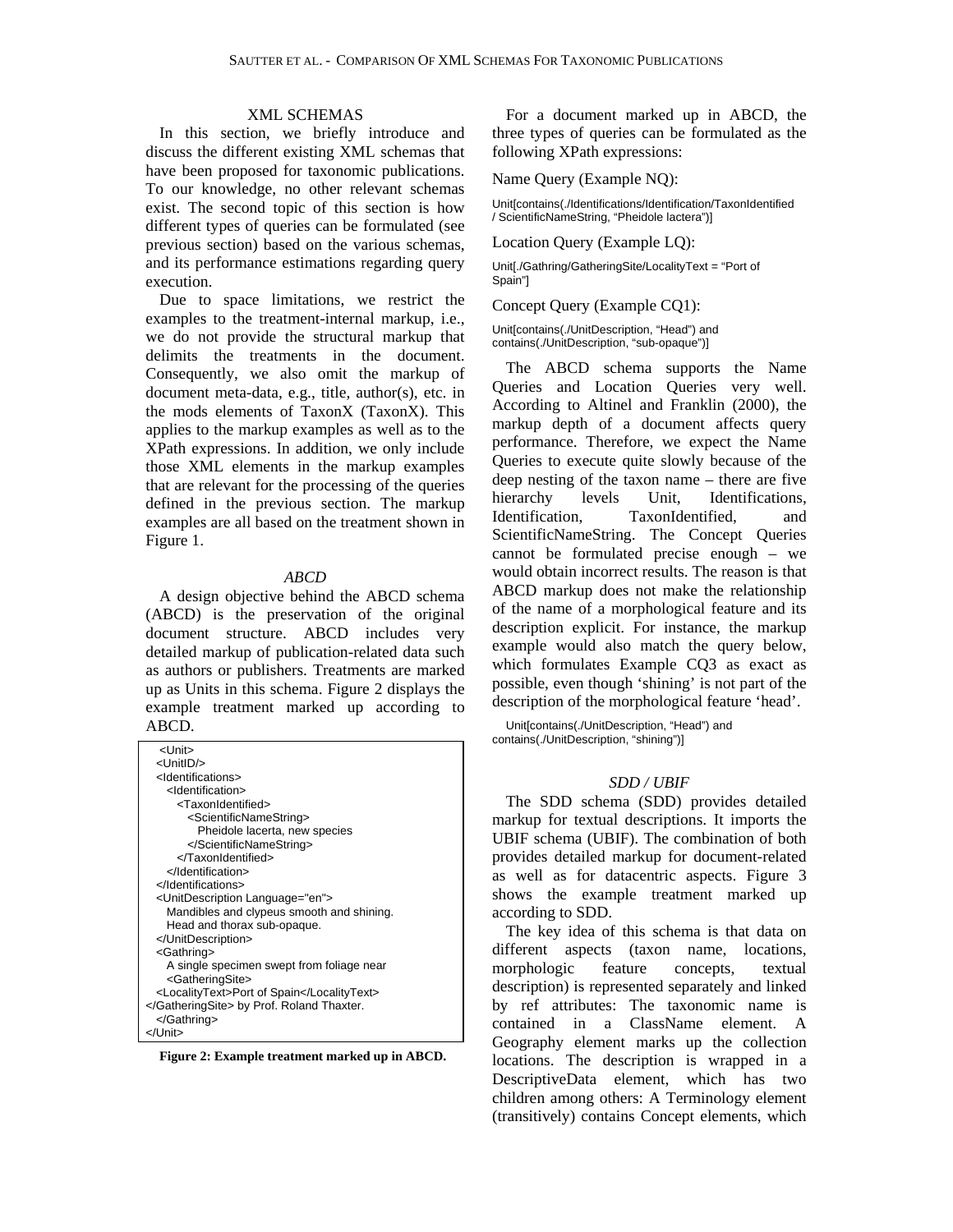represent the individual morphological features the description refers to. They have an id attribute identifying them. The treatment text itself is enclosed in a NaturalLanguageDescription element. Concept elements enclose the individual sentences of the description. These Concept elements are linked to the ones in Terminology with id-ref references. In particular, a Concept in the NaturalLanguageDescription having a certain value as its ref attribute refers to the Concept in the Terminology whose id attribute has the same value.

<Dataset> <ExternalDataInterface> <ClassNames> <ClassName id="cl-1"> <Label> <Representation language="en"> <Text>Pheidole lacerta</Text> </Representation> </Label> </ClassName> </ClassNames> <Geography> <Locality id="l-1"> <Label>Port of Spain</Label> </Locality> </Geography> </ExternalDataInterface> <DescriptiveData> <Terminology> <ConceptTrees> <ConceptTree id="ct-1"> <Concept id="c-1"> <Nodes> <Concept id="c-11"> <Label> <Representation language="en"> <Text>HEAD</Text> </Representation> </Label> </Concept> <Concept id="c-12"> <Label> <Representation language="en"> <Text>MANDIBLES</Text> </Representation> </Label> </Concept> </Nodes> </Concept> </ConceptTree> <ConceptTree id="ct-2"> <Label> <Representation language="en"> <Text>Methodology</Text> </Representation> </Label> <Concept id="c-2"> <Nodes> <Concept id="c-21"> <Label> <Representation language="en"> <Text> MATERIALS EXAMINED </Text> </Representation> </Label> </Concept>

 </Nodes> </Concept> </ConceptTree> </ConceptTrees> </Terminology> <NaturalLanguageDescriptions> <NaturalLanguageDescription id="nld-1"> <Header> <ClassName ref="cl-1"/> </Header> <NaturalLanguageData> <Concept ref="c-12"> <Text> Mandibles and clypeus smooth & shining </Text> </Concept> <Concept ref="c-11"> <Text> Head and thorax subopaque. </Text> </Concept> <Concept ref="c-21"> <Text> A single specimen swept from foliage near Port of Spain by Prof. R. Thaxter. </Text> </Concept> </NaturalLanguageData> </NaturalLanguageDescription> </NaturalLanguageDescriptions> </DescriptiveData> </Dataset>

#### **Figure 3: Example treatment marked up in SDD / UBIF**

For a document marked up in SDD / UBIF, the three types of queries can be formulated as the following XPath expressions: Name Query (Example NQ): Dataset[./ExternalDataInterface/ClassNames/ ClassName/Label/Representation/Text = "Pheidole lactera"] Location Query (Example LQ): Dataset[./ExternalDataInterface/Geography/Locality/ Label/Representation/Text = "Port of Spain"] Concept Query (Example CQ1): Dataset[DescriptiveData/Terminology/ConceptTrees/ ConceptTree//Concept[.//Label/Representation/Text = "HEAD" and ./@id = string(//NaturalLanguageData/ Concept[contains(./Text, "subopaque")]/@ref)]]

The SDD / UBIF schema supports the Name Queries and Location Queries. But according to Altinel & Franklin (2000), we can expect both to execute slowly because of the deep nesting of the taxon name and the locations. The Concept Queries can be formulated in a way that we expect to yield correct results. This is an advantage over the other schemas considered. But we expect these queries to execute very slowly due to the id references. Dereferencing them results in a join, which is very complex and time-intensive to evaluate (Wu et al. 2003). For large documents, in-memory query processing is not feasible, and the query engine has to perform file-based query evaluation. If it builds an index over the ids while performing the scan, all the elements have to remain in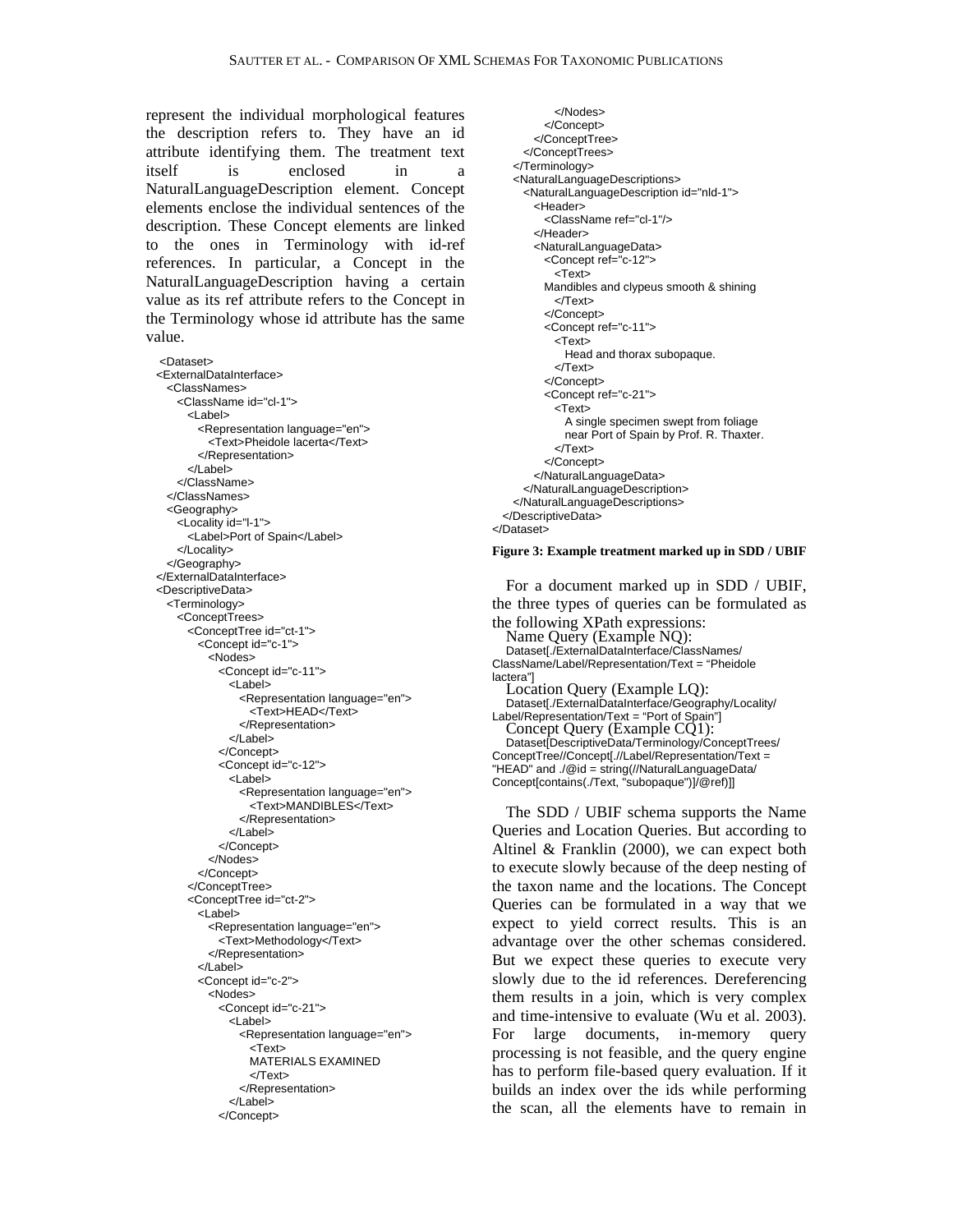memory. This is likely to result in out-ofmemory problems (Ives et al. 2000). To avoid this, the query engine has to scan the document twice: Once for collecting the referenced ids, and a second time to find the corresponding elements. This additional scan roughly doubles query-execution time. Scanning the file takes the largest share of time in file-based query evaluation (Böhm 2000).

An additional problem is that a concept element in the natural language description can refer to only one concept in terminology. Our fragment of the sample document matches Example CQ2 ("Find the treatments on all taxa whose thorax is subopaque."), but the Concept Query from above formulated against the SDD / UBIF schema, with 'HEAD' replaced with 'thorax', will not return a hit. An alternative formulation of Example CQ2 can overcome this problem, but would reduce the explicit modeling of the Terminology element to absurdity:

Dataset[DescriptiveData/NaturalLanguageDescriptions/ NaturalLanguageDescription/NaturalLanguageData/ Concept/Text[contains(., "thorax") and contains(., "subopaque"]]

Finally, the original document is hard to reproduce once it has been transferred to an SDD / UBIF representation.

# *TaxonX*

The TaxonX schema (TaxonX) preserves part of the original document structure. In particular, it provides paragraphs and different types of divisions. The individual treatments are enclosed in a <treatment> tag. Figure 4 displays the example treatment marked up according to TaxonX.

| <treatment><br/><nomenclature></nomenclature></treatment> |
|-----------------------------------------------------------|
| <name>Pheidole lacerta</name>                             |
| <status>new species</status>                              |
|                                                           |
| <div type="description"></div>                            |
| < p                                                       |
| Mandibles and clypeus smooth and shining.                 |
| Head and thorax sub-opaque.                               |
| $<$ /p>                                                   |
| $<$ /div $>$                                              |
| <div type="materials examined"></div>                     |
| < p                                                       |
| <seg type="materials_examined"></seg>                     |
| A single specimen swept from foliage near                 |
| <collection event=""></collection>                        |
| <locality>Port of Spain</locality>                        |
|                                                           |
| by Prof. Roland Thaxter.                                  |
|                                                           |
| $<$ /p>                                                   |
| $<$ /div $>$                                              |
|                                                           |

**Figure 4: Example treatment marked up in TaxonX** 

For a document marked up in TaxonX, one can formulate the three types of queries as the following XPath expressions:

Name Query (Example NQ):

treatment[./nomenclature/name = "Pheidole lactera"]

Location Query (Example LQ):

treatment[./div[./@type = "materials\_examined"] /p/seg/collection\_event/locality = "Port of Spain"]

### Concept Query (Example CQ1):

treatment[./div[./@type = "description"] /p[contains(./text(), "Head") and contains(./text(), "subopaque")]]

We found the Name Queries and Location Queries easy to formulate on TaxonX. We expect the Name Queries to execute fast. The Location Queries, on the other hand, are likely to execute slowly because of the deep nesting in div, p, seg, collection\_event, and locality tags. The Concept Queries can be formulated, but we expect incorrect results, for the same reason as with ABCD. The example query (producing incorrect results) is as follows for TaxonX:

treatment[./div[./@type = "description"] /p[contains(./text(), "Head") and contains(./text(), "shining")]]

#### *taXMLit*

The taXMLit schema (Weitzman et al.) provides very detailed markup on different levels, document-centric as well as data-centric. Its nesting is very deep: All textual content is wrapped in at least five hierarchy elements. It is somewhat cumbersome to formulate the long queries necessary for drilling down into the hierarchy. In addition, the documents are not exactly human-readable. The markup is relatively heavy, compared to the other schemas.

For a document marked up in taXMLit, the three types of queries can be formulated as the following XPath expressions:

Name Query (Example NQ):

TaxonTreatment[./TaxonHeading/TaxonHeadingName/ TaxonName/TaxonNameText = "Pheidole lactera"]

Location Query (Example LQ):

**TaxonTreatment** [./DistributionAndOrSpecimenCitations/ IndividualLocalities/Locality/DetailedLocation/ DetailedLocationText = "Port of Spain"]

Concept Query (Example CQ1):

TaxonTreatment[./Descriptions/ SameLanguageDescription/ SameLanguageDescriptonParagraphs/ SameLanguageDescriptionParagraph/ SameLanguageDescriptionText[contains(./text(), "Head") and contains(./text(), "sub-opaque")]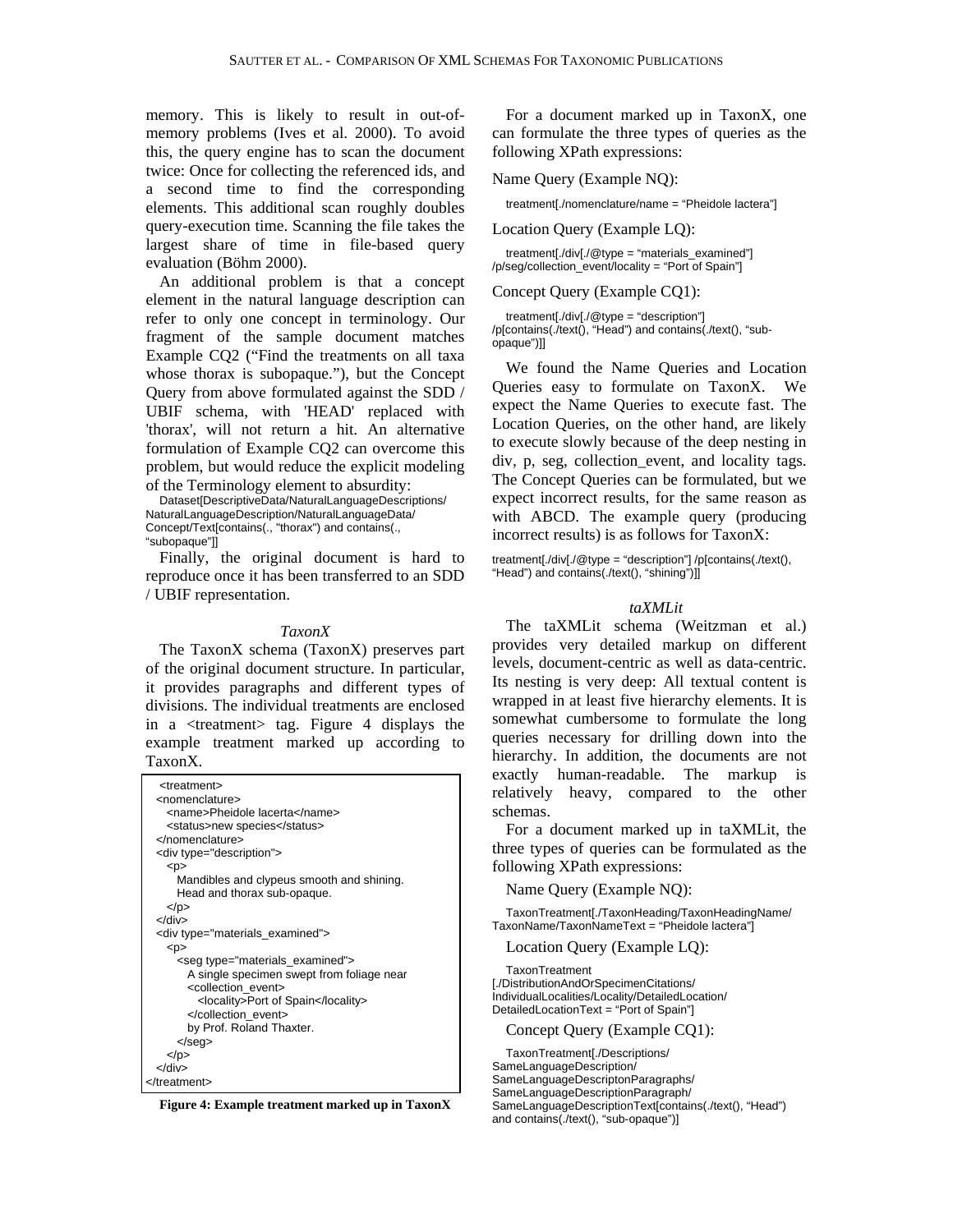The taXMLit schema formally supports the Name Queries and Location Queries. But we again expect both to execute slowly because of the deep nesting. The Concept Queries can be formulated, but we expect incorrect results, for the same reasons as with ABCD and TaxonX. With taXMLit, Example CQ3 in XPath looks like this:

TaxonTreatment[./Descriptions/ SameLanguageDescription/ SameLanguageDescriptonParagraphs/ SameLanguageDescriptionParagraph/ SameLanguageDescriptionText[contains(./text(), "Head") and contains(./text(), "shining")]

<TaxonTreatment TreatmentLanguage="English" RecognizedInTreatment="true" TaxonID="tt-1"> <TreatmentAuthors>...</TreatmentAuthors> <TaxonHeading> <TaxonHeadingBody ElementID="thb-1" Explicit="true"> <TaxonHeadingText> Pheidole lacerta, new species </TaxonHeadingText> </TaxonHeadingBody> <RankDesignation Explicit="false"> <RankDesignationText> species </RankDesignationText> </RankDesignation> <TaxonHeadingName> <TaxonName InformalName="false"> <TaxonNameText> Pheidole lacerta </TaxonNameText> </TaxonName> </TaxonHeadingName> </TaxonHeading> <Descriptions> <SameLanguageDescription> <SameLanguageDescriptonParagraphs> <SameLanguageDescriptionParagraph ElementID="sldp-1"> <SameLanguageDescriptionText> Mandibles and clypeus smooth and shining. Head and thorax sub-opaque. </SameLanguageDescriptionText> </SameLanguageDescriptionParagraph> </SameLanguageDescriptonParagraphs> </SameLanguageDescription> </Descriptions> <DistributionAndOrSpecimenCitations> <DistributionAndOrSpecimenParagraph ElementID="daosp-1"> <DistributionAndOrSpecimenParagraphText> A single specimen swept from foliage near Port of Spain by Prof. Roland Thaxter. </DistributionAndOrSpecimenParagraphText> </DistributionAndOrSpecimenParagraph> <IndividualLocalities> <Locality> <DetailedLocation> <DetailedLocationText> Port of Spain </DetailedLocationText> </DetailedLocation> </Locality> </IndividualLocalities> </DistributionAndOrSpecimenCitations> </TaxonTreatment>

**Figure 5: Example treatment marked up in taXMLit** 

# *TCS*

The Taxonomic Concept Schema (TCS) is intended for the transfer of taxonomic data rather than for document markup. This means that the tags provided by TCS are not designed for sophisticated search and querying of treatments, but for transferring individual concepts between applications or machines. Consequently, we do not include it in our evaluation of XML schemas for the markup of taxonomic publications.

### *LinneanCore*

The LinneanCore schema (LinneanCore) provides very detailed markup for taxonomic names. It is intended for representing these names rather than for the markup of entire documents. Thus, there are no elements for geographical information or textual descriptions of a taxon. Hence, we do not include the LinnaeanCore schema in our evaluation either.

#### *Natural Collections Descriptions*

The Natural Collections Description schema (NCD) is currently being developed. Its intention is the description of specimen collections rather than the markup of taxonomic publications. Consequently, we do not include the Natural Collections Descriptions schema in our evaluation.

#### *DarwinCore 2*

The DarwinCore 2 schema (DarwinCore2) provides detailed markup for the key parts of taxonomic names and collection events. All these elements reside in a simple list element, thus the nesting of this schema is very flat. It may well be applicable for the representation of individual collection events. But it is not applicable for the markup of publications, for two reasons: First, it does not provide elements for the markup of descriptions. Second, the schema provides no root element to enclose the entire document, which may well contain more than one treatment. Consequently, we do not include the DarwinCore 2 schema in our evaluation of XML schemas for the markup of taxonomic publications.

#### *Conclusion of Schema Analysis*

Four of the eight schemas (ABCD, taXMLit, TaxonX and SDD / UBIF) presented in this section are intended for the markup of taxonomic publications. To keep this paper focused, we will restrict further considerations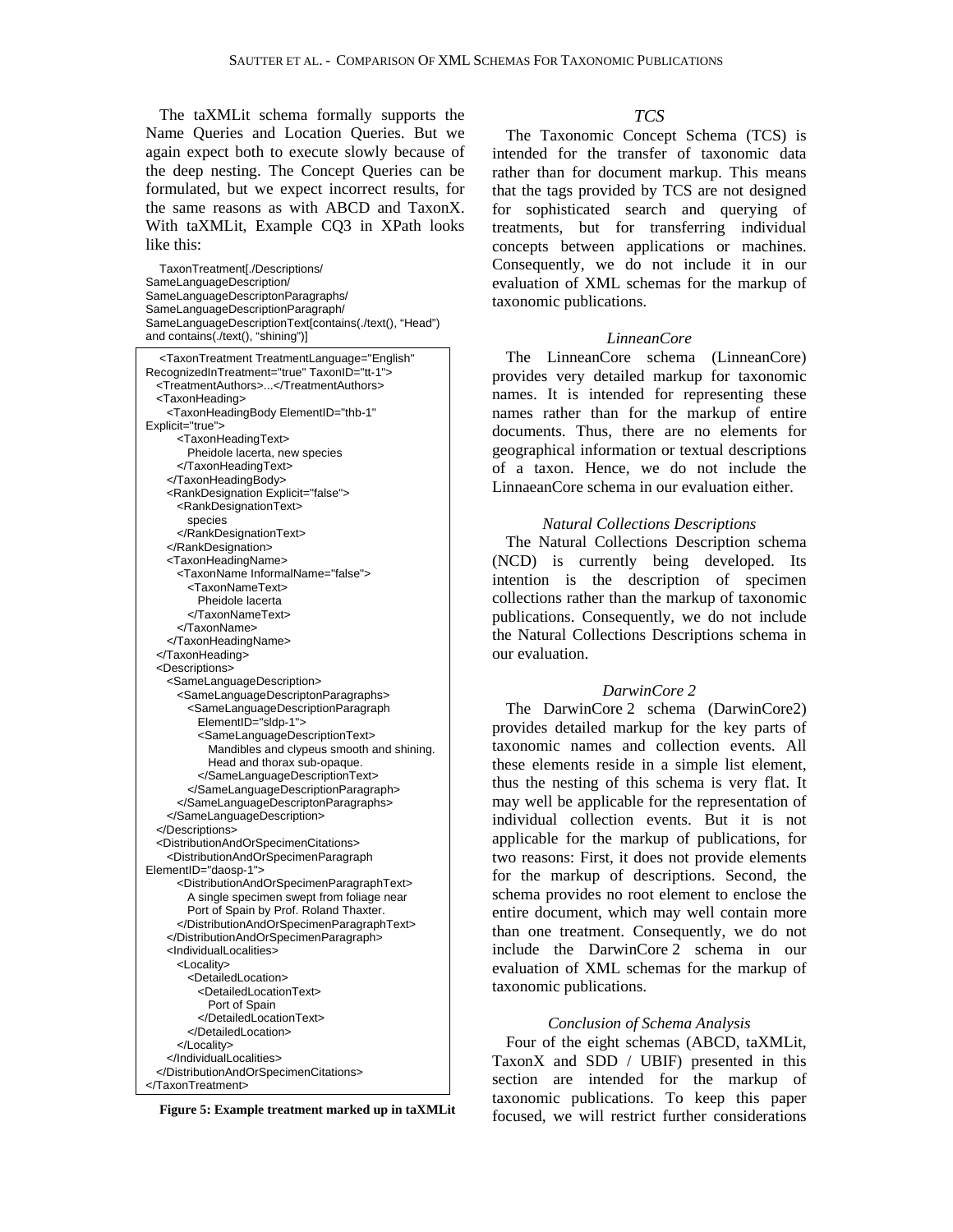and our evaluation to these four schemas. All the four schemas support the Name Queries and Location Queries well, but we expect different query execution costs for the various schemas because of different nesting depths. None of them supports the Concept Queries in a way that all morphological features can be queried, and that the results are correct.

ABCD, TaxonX and taXMLit are rather document-centric (Nambiar et al. 2000). They focus on the structure and text of the document and do not rearrange the content. The three schemas do not provide markup for individual morphological concepts. SDD / UBIF in turn clearly is data-centric, i.e., it organizes the content of a document with the focus on its semantics, and the original structure is (more or less) lost. On the other hand, SDD / UBIF is the only schema that, at least to a certain degree, supports Concept Queries in a way so that we can expect correct results.

We expect the Name Queries and Location Queries to execute fast with ABCD and TaxonX due to the relative simplicity of these two schemas. The taXMLit schema in turn provides a very complex element nesting. We expect this to result in a decrease of query performance. That complexity seems to be unnecessary from our specific perspective because it provides no advantages over the first two schemas from the querying point of view. All three schemas share the problem that Concept Queries cannot be formulated sufficiently exactly.

The SDD / UBIF schema supports all three types of queries, but we expect all of them to execute rather slowly. This is because resolving the id references results in higher query complexity. This in turn decreases query performance.

# POSSIBLE EXTENSIONS

As the previous section has shown, only the SDD / UBIF schema allows formulating the Concept Queries in a way so that we can expect correct results. This is because the other schemas are too document-centric. In particular, there is no way of expressing the relation of a morphological feature name and the associated description. Even the level SDD / UBIF provides is insufficient: Morphological features can be queried exactly only if the Terminology part provides a corresponding concept. Otherwise, the problems are the same as those of the other schemas.

To support the Concept Queries better, a marked-up document should allow querying individual morphological feature concepts. In this section, we propose and discuss three options to mark up the descriptions on a lower level in a more data-centric fashion to achieve this goal. These different types of detail-level markup can be added seamlessly to the schemas as children of the paragraph or treatment elements. The latter are part of all of the schemas. In other words, our proposed extensions are independent of a particular schema.

#### *Morphologic Indexing*

Extending the concept element of SDD / UBIF, we create a morphologic index. This index contains all morphological feature names contained in the description, and all descriptive terms for each of them. A morphological feature concept (Concept) contains the feature name (Label) and a list of the descriptive terms assigned to the name (Description). Figure 6 displays the morphologic index for our example treatment. Due to space limitations, we restrict the figure to the Terminology part of the Dataset. In particular, we omit the ExternalDataInterface and NaturalLanguageDescription parts and the Representation tags. – This highly data-centric idea results in the following dilemma: If the original document structure is to be preserved, the morphologic index contains much redundant data. If redundancy is not desirable, on the other hand, the original document structure cannot be preserved.

| <terminology><br/><concepttrees><br/><concepttree id="ct-1"></concepttree></concepttrees></terminology> |  |
|---------------------------------------------------------------------------------------------------------|--|
| <concept></concept>                                                                                     |  |
| <label>HEAD</label>                                                                                     |  |
| <description>subopaque</description>                                                                    |  |
|                                                                                                         |  |
| <concept></concept>                                                                                     |  |
| <label>THORAX</label>                                                                                   |  |
| <description>subopaque</description>                                                                    |  |
|                                                                                                         |  |
| <concept></concept>                                                                                     |  |
| <label>MANDIBLES</label>                                                                                |  |
| <description>smooth shining</description>                                                               |  |
|                                                                                                         |  |
| <concept></concept>                                                                                     |  |
| <label>CLYPHEUS</label>                                                                                 |  |
| <description>smooth shining</description>                                                               |  |
|                                                                                                         |  |
|                                                                                                         |  |
| <br>                                                                                                    |  |
|                                                                                                         |  |

**Figure 6: Morphologic Index**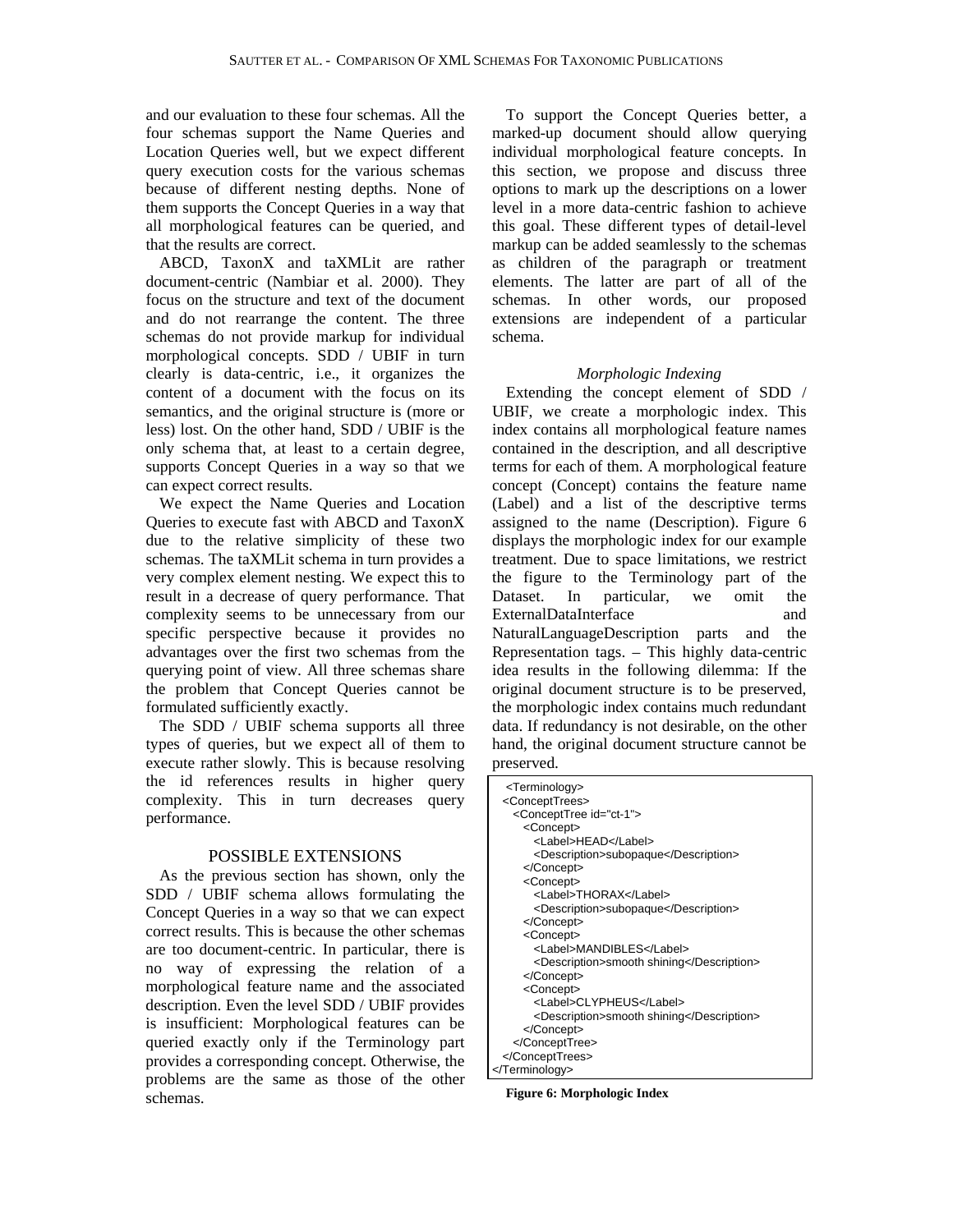As a consequence of this extension, our example Concept Query for SDD is now significantly less complex than the original one. This is because the extension allows formulating the query without a join. For the other three schemas, only this extension enables formulating the Concept Queries in a way similar to SDD, and thus obtaining correct results. Example CQ1 now formulates like this:

```
Dataset[DescriptiveData/Terminology/ConceptTrees/ 
ConceptTree//Concept[./Label = "HEAD" and 
contains(./Description, "subopaque")]]
```
We expect this query to execute significantly faster than the original one. On the other hand, we also expect the Name Queries and Location Queries to perform a little worse. The reason is the increased document size and the additional XML elements induced by the redundant data.

#### *Aspect Markup*

If the original document structure is important, and redundancy is not desirable, we have to use a more document-centric approach to mark up the descriptions. The idea is to use in-line tags for partitioning the description paragraphs into individual description aspects. Such an aspect consists of a (set of) descriptive term(s) and the name(s) of the morphological features they refer to. In our example document, each sentence of the description is an aspect. The feature elements identify the names of the morphological features that are subject to the description. This finegrained markup allows a sufficiently exact formulation of the Concept Queries. Using the TaxonX example as the basis, (a fragment of) our example document becomes the one in Figure 7.

| <div type="description"></div>                |
|-----------------------------------------------|
| <p></p>                                       |
| <aspect></aspect>                             |
| <feature>Mandibles</feature> and              |
| <feature>clypeus</feature> smooth and shining |
| .                                             |
| <aspect></aspect>                             |
| <feature>Head</feature> and                   |
| <feature>thorax</feature> sub-opaque          |
| .                                             |
|                                               |

**Figure 7: Morphologic description with individual aspects marked up.** 

Individually marking up the feature names is not necessary in this example. This is because the description applies to all feature names in a sentence. In more complex documents with longer sentences, however, such markup is necessary in order to distinguish the described features from the ones that are part of descriptive terms. Consider the aspect in Figure 8. The descriptive terms refer only to "mandibles" and "clypheus". "hairs" is not a feature described. Without the features marked up explicitly, such differentiations would not be possible in a query.

<aspect> <feature>Mandibles</feature> and <feature>clypeus</feature> smooth and shining, with fine hairs on them </aspect>

#### **Figure 8: A more complex morphologic description**

Because the additional markup is added only on levels beneath the most fine-grained element of the original schema, we can easily apply the approach to ABCD and taXMLit as well. Due to space constraints, we only display the div element containing the description. The markup is similar to the character and state elements provided by TaxonX. The difference is that the latter mark up the description terms (state) instead of the morphological feature names. As a consequence of this extension, our Example CQ1 can now be formulated sufficiently exactly:

treatment[./div[./@type = "description"] /p/aspect[./feature[./text() = "Head"] and contains(./text(), "sub-opaque")]]

Example CQ3 now would formulate as below, and this query would not match the markup example in Figure 7. This is because the aspect elements now delimit the individual concepts in the description.

```
treatment[./div[./@type = "description"] 
/p/aspect[./feature[./text() = "Head"] and contains(./text(), 
"shining")]]
```
Consequently, we can express the relation between the name of a morphological feature and its associated description. Again, this is not for free: We expect the performance of the Name Queries and Location Queries to decrease due to larger document size and the increased number of XML elements.

# *Normalized Aspect Markup*

A slight problem of the Aspect Markup approach is that we use the original text for the identification of the feature names: We only enclose the respective words in feature markup. This can result in spelling-related errors due to singular/plural or capitalization differences. By adding a normalized form of the feature name (e.g., all lower case) to the feature tag as an attribute value, we can overcome this problem.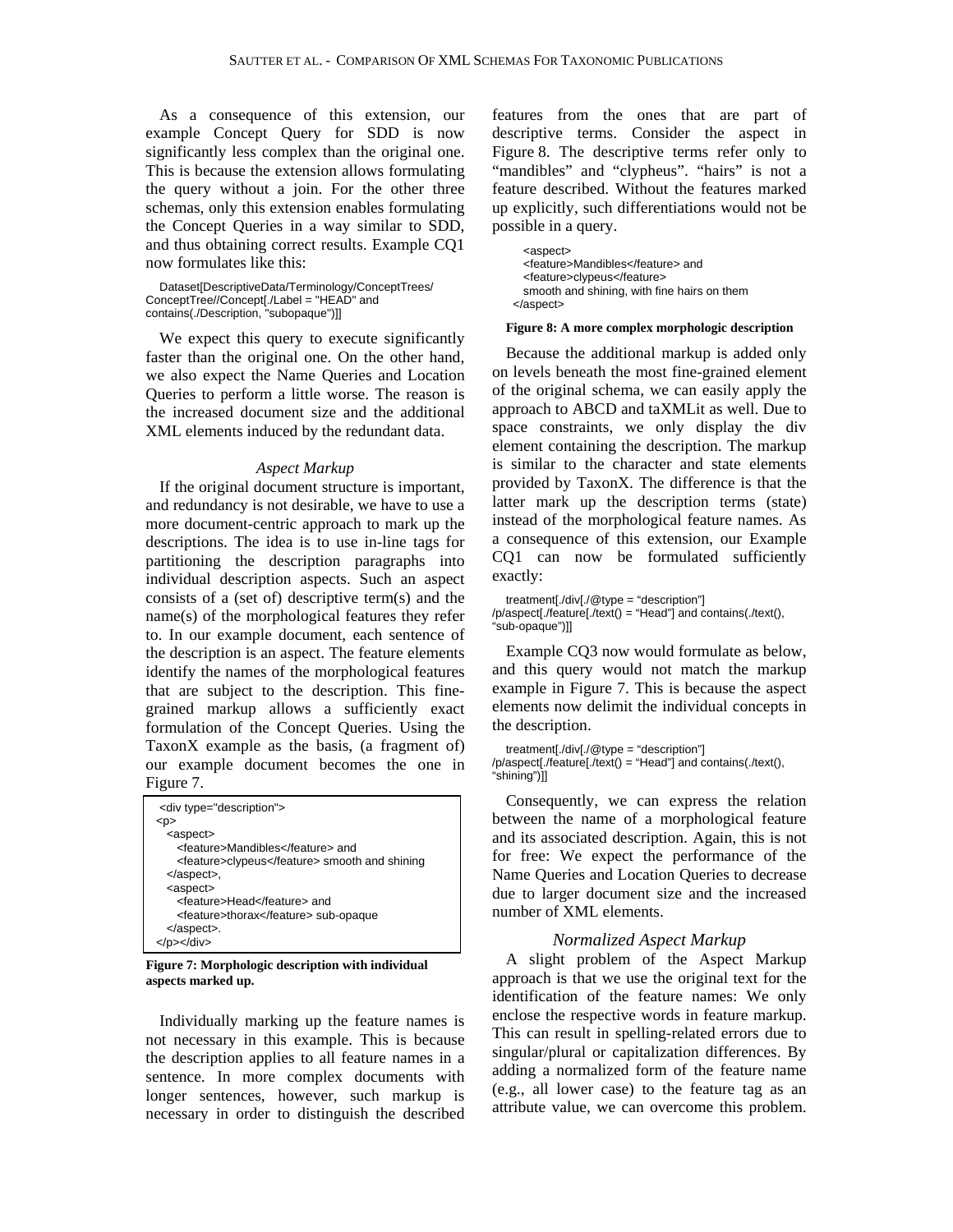The example from above would now look like the fragment in Fig. 9.

| <div type="description"></div>          |
|-----------------------------------------|
| <p></p>                                 |
| <aspect></aspect>                       |
| <feature name="mandibles"></feature>    |
| Mandibles                               |
| and                                     |
| <feature name="clypheus"></feature>     |
| clypeus                                 |
| smooth and shining                      |
| ,                                       |
| <aspect></aspect>                       |
| <feature name="head">Head</feature> and |
| <feature name="thorax">thorax</feature> |
| sub-opaque                              |
| .                                       |
|                                         |
|                                         |

**Figure 9: Morphologic description with individual aspects marked up, feature names normalized** 

The resulting changes to the query formulating Example CQ1 are minimal:

treatment[./div[./@type = "description"] /p/aspect[./feature[./@name = "head"] and contains(./text(), "sub-opaque")]]

The advantages are the same as those of the aspect markup, plus the spelling insensitivity. The latter comes at the cost of a little data redundancy and some more XML elements. Consequently, we expect this extension to affect the performance of Name Queries and Location Queries a little more than the aspect markup.

### EVALUATION

In this section, we report on our evaluation of the different schemas and the extensions proposed in the previous section. Before we report on results, we briefly describe the experimental setup.

#### *Experimental Setup*

We have used **Altova XMLSpy 2005**, a widely used up-to-date XML editor, to execute the queries. The experiments have been run on a machine equipped with an **Intel Pentium IV Dual Core** and **1024 MB of RAM**. While we are aware of the fact that a native XML database or an SQL database with XML extensions might provide better performance, our setup corresponds to the way biosystematicists work with documents today. In addition, processing queries on files is an approach that the databaseresearch community has paid much attention to in the recent past (Abiteboul et al. 1993, 1995).

### *Test Data*

Because the digitization of biosystematics publications has just started, real documents marked in the different schemas are not available in numbers sufficiently large for large-scale performance experiments. Hence, we have generated artificial documents based on data taken from Wheeler (1922). The important parts for our experiments are the taxonomic names, collection events and textual descriptions of the taxa. We have generated these parts in the following way:

The **taxonomic names** were randomly assembled from genus, subgenus, species, subspecies and variety names we have extracted from (Wheeler 1922). Genus and species are always given, the remaining parts were added with the following probabilities:

| Subgenus:   | 30% |
|-------------|-----|
| Subspecies: | 60% |
| Variety:    | 30% |

Although the resulting taxonomic names do not exist in the real world, they are syntactically identical to real ones. This is sufficient for performance measurements.

The **collection events** mainly consist of a location, often accompanied by the name of the biologist who collected the specimen. We have synthesized these parts by inserting a location name into a sentence pattern, which lets it look more natural. The location was randomly picked from a given list. Again, identity on the syntactic level is sufficient for performance experiments.

The **textual descriptions** were generated by randomly lining up descriptive sentences. We have extracted the sentences from the textual descriptions in Wheeler (1922). Out of 70 different sentences, we have used 2 to 6 for each description paragraph. 2 to 7 paragraphs form a complete description. The intention was to produce descriptions of varying length, in order to arrive at a realistic distribution of the sizes of the documents.

By inserting these three parts into a pattern, we have obtained artificial treatments. For our experiments, we have generated documents containing 1,000 of such treatments. The plain text has a size of about 2 MB. The markup in the various schemas results in the document sizes listed below:

| ABCD:       | 2.5 MB |
|-------------|--------|
| $TaxonX$ :  | 2.6 MB |
| taXMLit:    | 4.6 MB |
| SDD / UBIF: | 9.6 MB |

The difference between the ABCD and TaxonX is minimal. It results from the slightly higher level of layout details in TaxonX. But the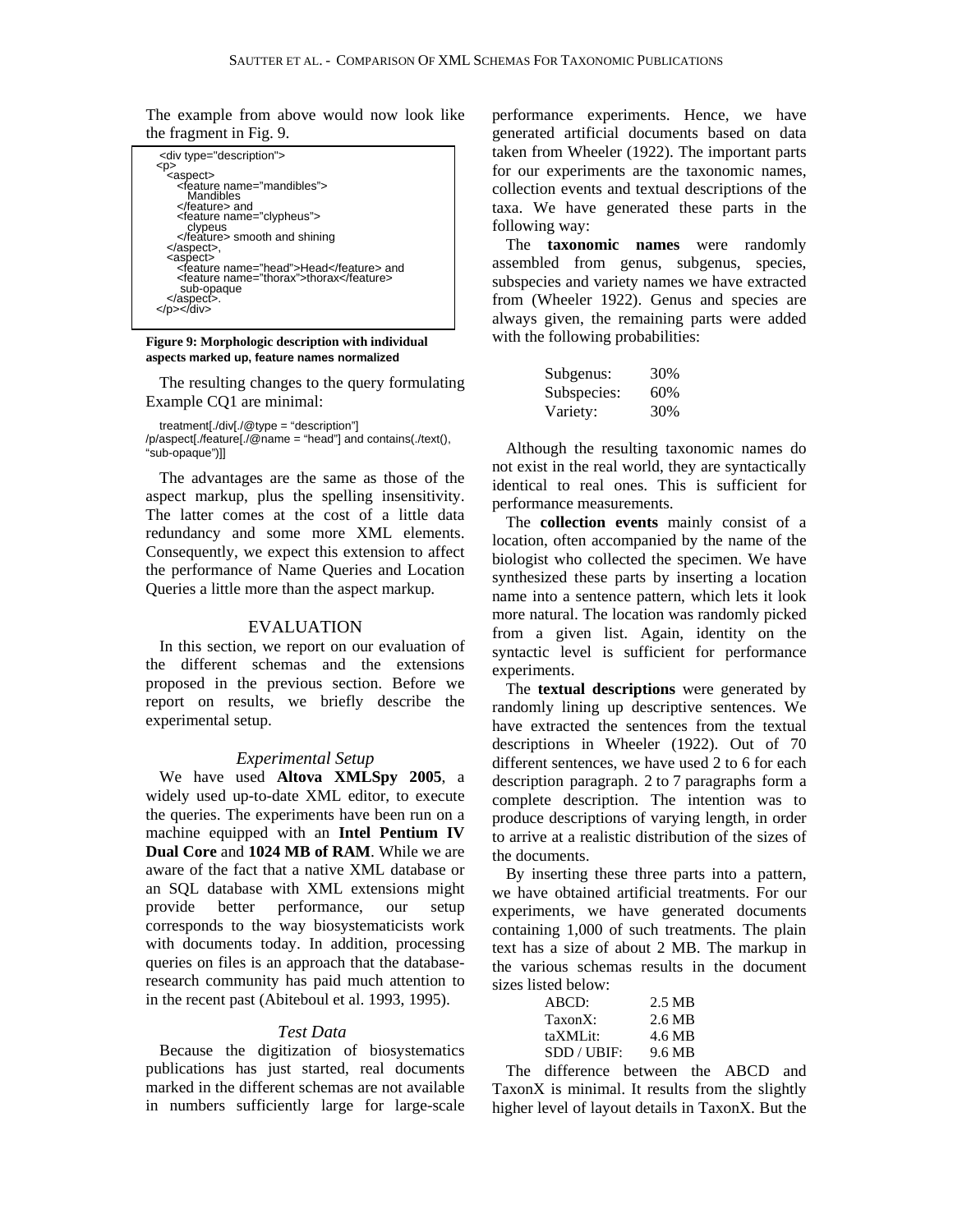difference of these two schemas to taXMLit is significant. The reason is the large number of tags used in the latter schema. Finally, SDD / UBIF requires almost four times the storage space of ABCD and TaxonX. But in contrast to taXMLit, this comparison in isolation is not very significant. This is because SDD / UBIF is the only data-centric schema in this evaluation.

### *Results with Plain Schemas*

In this subsection, we present the results of our performance experiments with the original schemas. In particular, we have run the Name Queries, Location Queries and Concept Queries on the documents. Table 1 lists the execution times. As expected, ABCD and TaxonX provide almost equal performance. The more complex nesting in taXMLit results in the duplication of execution time. The processing time for the queries on the SDD / UBIF document is significantly higher. The reason is that this particular document contains more than twice the number of XML elements of the others.

| Schema          | Name<br><b>Oueries</b> | Locatio<br>n Queries | Conce<br>pt<br><b>Oueries</b> |
|-----------------|------------------------|----------------------|-------------------------------|
| <b>ABCD</b>     | 2.25                   |                      | 2.25 IR                       |
| TaxonX          |                        |                      | 3.25 IR                       |
| taXMLit         |                        |                      | 5.5 IR                        |
| <b>SDD/UBIF</b> | 12.5                   | 22.5                 | OOM                           |

**Table 1: Results with Unmodified Schemas (query execution time in seconds; OOM Out of Memory error).** 

SDD / UBIF is the only schema that allows formulating the Concept Queries such that results are always correct. However, resolving the ID references (i.e., computing the join) results in an Out Of Memory (OOM) error for large documents, as we had hypothesized. As expected, all the other schemas produce incorrect results for the Concept Queries ('IR' in the table). In particular, the queries return treatments where the queried attribute does not describe the morphologic feature concept queried.

# *Results with Extended Schemas*

The experimental results presented in the last section have substantiated our expectation that none of the schemas supports the Concept Queries properly, except for SDD / UBIF. We have proposed three possible extensions to overcome this problem. In this section, we present the results of our experiments with the extended schemas.

The creation of a **morphologic index** for each treatment is the most data-centric extension. After generating the index, our test documents have the following sizes:

| ABCD:       | 5.2 MB  |
|-------------|---------|
| TaxonX:     | 5.3 MB  |
| taXMLit:    | 7.3 MB  |
| SDD / UBIF: | 12.4 MB |

As expected, the size of the documents marked up in document-centric schemas has almost doubled. This is due to the redundancy caused by the index. Only SDD / UBIF is less affected (30% larger). This is because we could simply attach a description element to the existing concept elements instead of creating a complete index. Nevertheless, the SDD / UBIF document is still 2.5 times as big as the ones marked in ABCD and TaxonX, respectively. Table 2 lists the execution times of the different queries:

| Schema                                                                                                                         | Name<br><b>Oueries</b> | Location<br><b>Oueries</b> | Concept<br><b>Oueries</b> |
|--------------------------------------------------------------------------------------------------------------------------------|------------------------|----------------------------|---------------------------|
| <b>ABCD</b>                                                                                                                    | 4.25                   |                            |                           |
| TaxonX                                                                                                                         | 4.5                    |                            |                           |
| taXMLit                                                                                                                        | 6.5                    | 11.5                       | 14                        |
| SDD / UBIF                                                                                                                     | 14                     | 30.75                      | 34.25                     |
| $\mathbf{m}$ , and $\mathbf{n}$ , and $\mathbf{m}$ , and $\mathbf{m}$ , and $\mathbf{n}$ , and $\mathbf{n}$ , and $\mathbf{n}$ |                        |                            |                           |

**Table 2: Results with Morphologic Index (query execution time in seconds)** 

With the morphologic index, all schemas allow formulating the Concept Queries sufficiently exactly so that they return correct results. Avoiding the join also overcomes the out-of-memory problems with SDD. The decreased performance of the Name Queries and Location Queries results from the increased number of XML elements.

The fine-grained markup of description aspects preserves the original document structure and produces no redundant data. The document size increases only by the additional tags. In particular, our test documents have the following sizes with this extension:

| ABCD:      | 3.2 MB  |
|------------|---------|
| $TaxonX$ : | 3.3 MB  |
| taXMLit:   | 5.3 MB  |
| SDD/UBIF:  | 10.3 MB |

This extension increases the document size by about 25% for ABCD and TaxonX. The increase is less for the other documents. This is due to their larger original size because the additional tags are the same for all schemas. Table 3 lists the resulting query-execution times.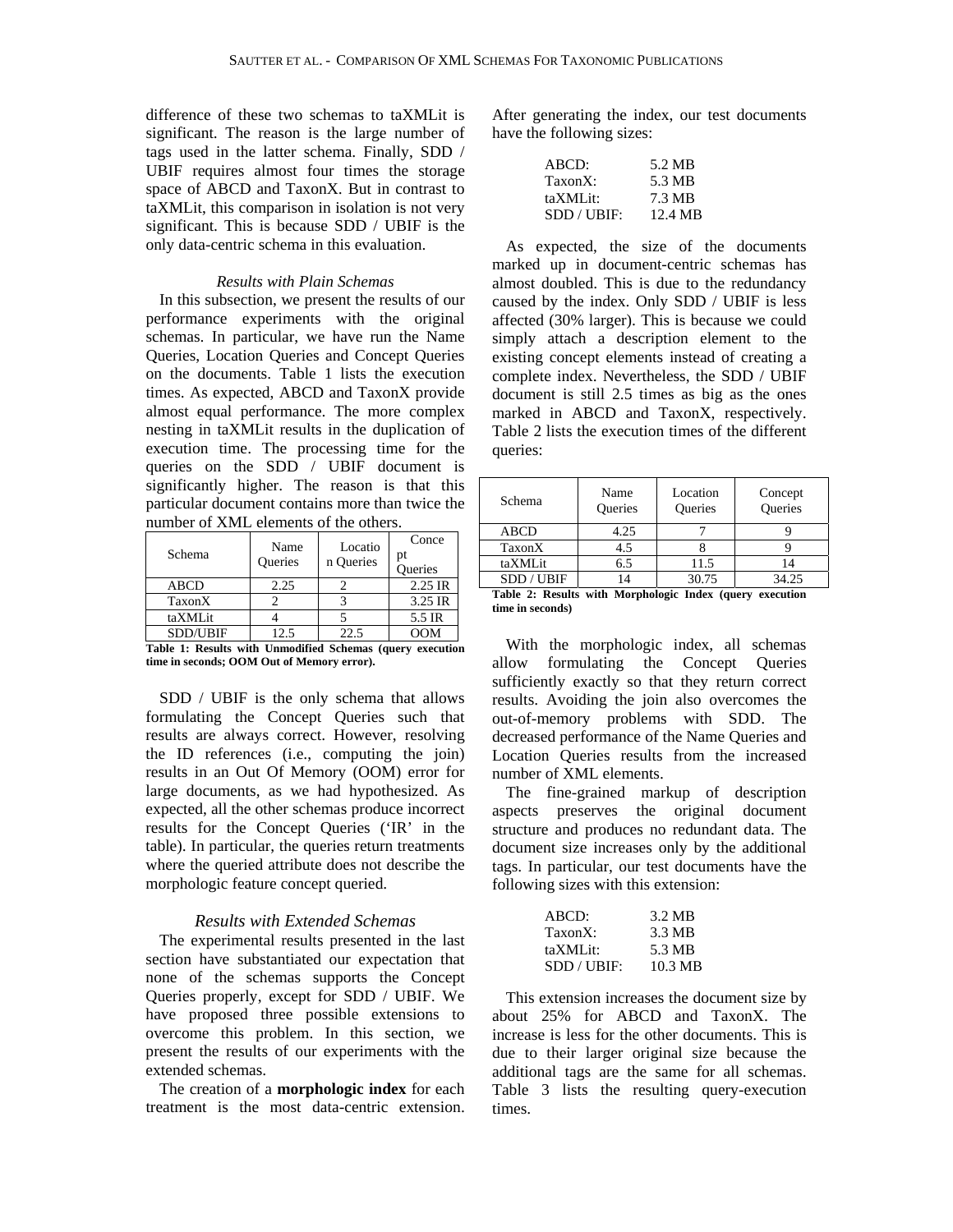| Schema                                               | Name    | Location       | Concept  |
|------------------------------------------------------|---------|----------------|----------|
|                                                      | Queries | <b>Oueries</b> | Queries  |
| <b>ABCD</b>                                          | 4.75    |                | 8.75     |
| TaxonX                                               |         |                | 10.25    |
| taXMLit                                              |         | 10.5           | 13       |
| <b>SDD/UBIF</b>                                      | 15      | 30             | OOM / 37 |
| Table 3: Results with Aspect Markup (query-execution |         |                |          |

**time in seconds; OOM Out of Memory error).** 

The impact on the performance of the Name Queries and Location Queries is slightly higher than that of the morphologic index. This is because the special markup of all features and description aspects introduces more additional XML elements. But the Concept Queries all produce correct results. For SDD / UBIF, we report two results in the Concept Queries column because the original query using the ID references did not execute successfully, but produced an Out Of Memory (OOM) again. In order to avoid the join, we then reformulated the query for Example CQ1 so that it does not involve the concept elements in Terminology, but only the aspects (see below). The new query executed successfully and produced correct results.

Dataset[DescriptiveData/NaturalLanguageDescriptions/ NaturalLanguageDescription/NaturalLanguageData/ Concept/Tex/aspect[./feature[./text() = "Head"] and contains(./text(), "sub-opaque")]]

Finally, the extension of the aspect markup with normalized feature names enlarges the documents as much as the markup of the aspects. The document sizes now are as follows:

| ABCD:     | 3.5 MB  |
|-----------|---------|
| TaxonX:   | 3.6 MB  |
| taXMLit:  | 5.6 MB  |
| SDD/UBIF: | 10.7 MB |
|           |         |

This extension increases the document size a little more than the sole markup of the aspects and features. This is due to the additional name attribute in the feature tags. The execution times of the different queries are listed in Table 4. Name Queries and Location Queries execute slower than with the plain aspect markup and with the morphologic index. This is because the additional name attribute of the feature element introduces an additional XML node that has to be processed. On the other hand, the normalized aspect extension provides the best support for the Concept Queries. This is because it abstracts from singular/plural and other spelling-related differences between different instances of the same feature name. The reason that we list two results for the SDD / UBIF document is the same as in the previous section: The query is only processed successfully if we ignore the concept elements. Otherwise, it produces an Out Of Memory error.

| Schema      | Name<br><b>Oueries</b> | Location<br>Oueries | Concept<br><b>Oueries</b> |
|-------------|------------------------|---------------------|---------------------------|
| <b>ABCD</b> | 9.75                   | 12.25               | 13                        |
| TaxonX      |                        |                     | 14                        |
| taXMLit     |                        | 14.5                | 18                        |
| SDD/UBIF    | 8                      | 35                  | OOM/45                    |

|  |  | Table 4: Results with Normalized Aspect Markup (query |  |  |
|--|--|-------------------------------------------------------|--|--|
|  |  | execution time in seconds; OOM Out of Memory error)   |  |  |

### DISCUSSION

Our evaluation points out several similarities and differences between the schemas. With regard to query formulation, TaxonX and ABCD are almost equivalent. The latter produces slightly smaller documents, while the former preserves the original document structure better. The query performance is approximately equal, and both have the semantic problem with the Concept Queries. But these in turn are easy to solve with one of the extensions proposed in this paper. Despite its complexity, taXMLit offers little semantic or structural advantages with regard to the aspects investigated here. It enlarges the documents by about 80%, compared to the first two schemas. Finally, SDD / UBIF is the only schema that supports the Concept Queries without schema modifications, at least in theory. The ID references result in Out Of Memory errors if the document size exceeds a certain limit. In addition, this advantage goes along with an increased document size, almost four times the one of documents marked in ABCD or TaxonX. Finally, the advantage becomes less significant if we use one of the extensions with the latter two schemas. Even with the aspect extension, the size of the ABCD and TaxonX documents is about a third of the size of a document marked up in original SDD / UBIF. Consequently, query execution is about twice as fast with the former two schemas.

The three extensions we have proposed serve their intended purpose well: They all facilitate correct results for the Concept Queries with each of the schemas. But they also have some side effects: The data-centric approach of adding a morphologic index to the documents induces the most redundancy, and the documents become significantly larger. Nevertheless, it does not offer any advantages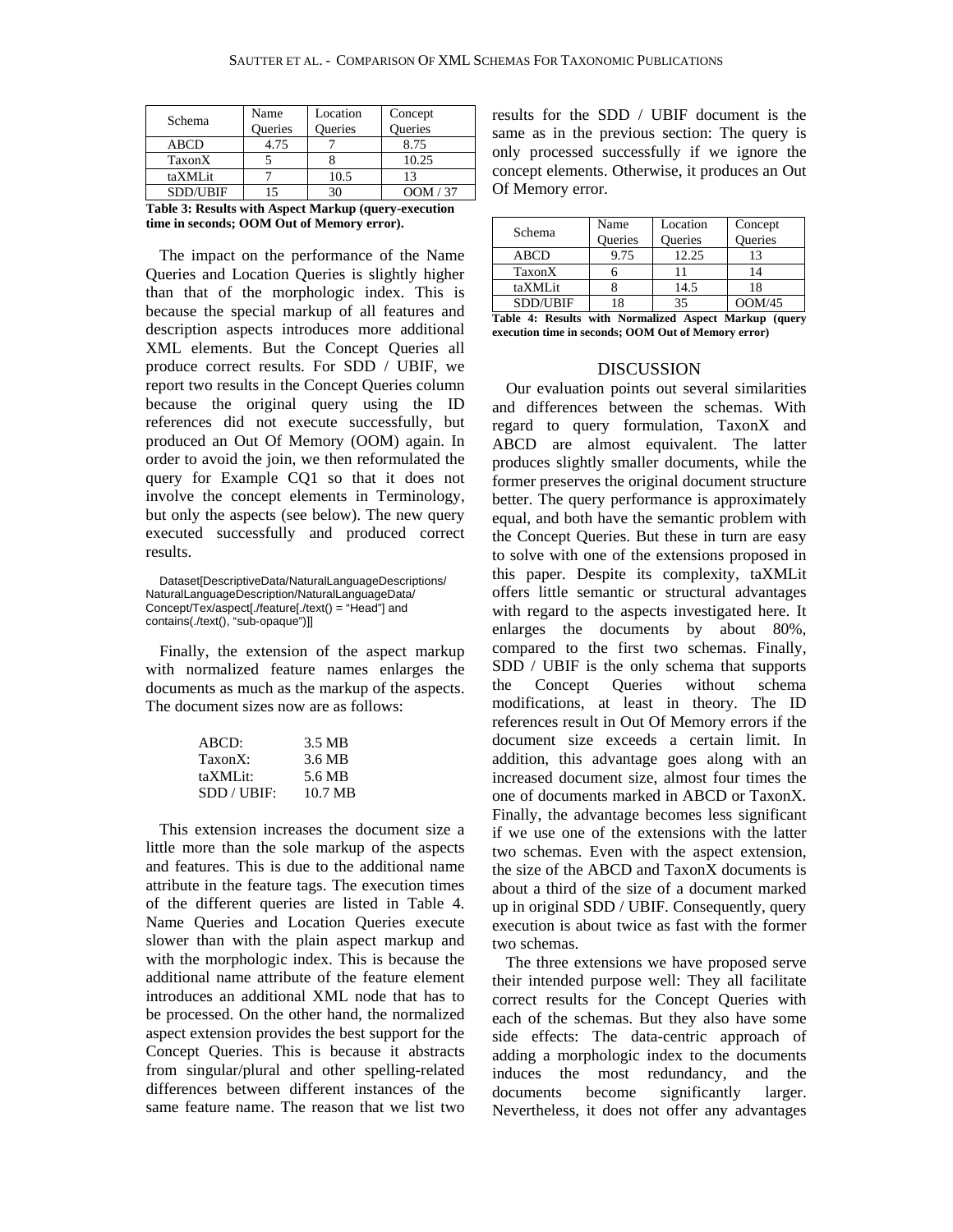over the detailed markup of aspects in the textual description of the taxon. This applies to query formulation as well as to performance. The two flavors of the aspect markup only have slight differences with regard to the document size. Regarding query execution, however, they differ significantly: While the normalized version provides slightly better support for formulating the Concept Queries, it also has a non-negligible impact on query performance. Though the redundancy induced is very small, the number of XML elements increase significantly because attributes are represented as extra elements. The unnormalized version yields better querying performance for the Name Queries and the Location Queries, comparable to the morphological index, while avoiding the redundancy. Thus it does not enlarge documents very much. The only non-negligible drawback in comparison to the other two versions is that formulations of Concept Queries have to pay attention to different possible spellings of morphological feature names.

### **CONCLUSION**

In this paper, we have presented and compared the XML schemas that are being used or developed as standards for the markup of taxonomic publications. We have considered both the size of the marked-up documents and the performance of queries against documents marked up using these standards. In particular, we have used three types of queries, which cover the three basic information needs in biosystematics:

- 1. Finding the description and dispersal of a taxon with a given name.
- 2. Finding all taxa ever reported to appear in a given area.
- 3. Finding all taxa that have a given morphological feature.

Although there are several more schemas, we have restricted our comparison to the four which allow formulating these three types of queries. Three of the schemas (ABCD, TaxonX and taXMLit) are document-centric, i.e., they intend to preserve the original structure of the publication. The fourth schema (SDD / UBIF) is more data-centric, i.e., it focuses on representing the data in a form that better supports query formulation and execution.

Because none of the document-centric schemas properly supports the third type of queries, we have proposed and evaluated three possible extensions to overcome this problem. Our evaluation has shown that they are all feasible for this purpose. They differ in the amount of redundant data introduced to the documents:

- 1.The creation of a morphologic index for each treatment is the most data-centric approach. Unfortunately, it induces a redundant representation of almost the entire textual description.
- 2.The markup of description aspects works in-line. It adds data-centric fine-grained markup to the leaves of the document-centric schema.
- 3.The normalization of the feature names in the aspects slightly accelerates query execution, at the cost of a little redundancy.

From the querying point of view, we deem ABCD and TaxonX most feasible for the markup of taxonomic publications. With the aspect markup extension, both support all queries and only slightly enlarge the documents. They provide acceptable query performance.

taXMLit introduces very complex markup. It enlarges the documents to almost twice the size of ABCD and TaxonX, but offers no advantages over the latter two schemas, at least not with regard to the aspects covered by this evaluation. The number of XML elements and the nesting complexity also significantly decrease query performance.

Finally, SDD / UBIF is the only schema that natively supports the third type of queries, but at a high price: The documents are almost four times the size of ABCD or TaxonX documents. In addition, this type of queries only executes for small documents. Larger ones produce errors because of insufficient computation resources. Finally, SDD / UBIF does not preserve the original structure of the document. Even with our description aspect extension, the size of an ABCD or TaxonX document is little more than a third of the one of an SDD / UBIF document. On the other hand, the aspect markup compensates all querying advantages that SDD / UBIF has over native ABCD and TaxonX. This applies to both correctness and performance.

# ACKNOWLEDGMENTS

The authors thank the members of the project team (supported by awards from the US National Science Foundation IIS-0241229 and Deutsche Forschungsgemeinschaft BIB47) for their comments.